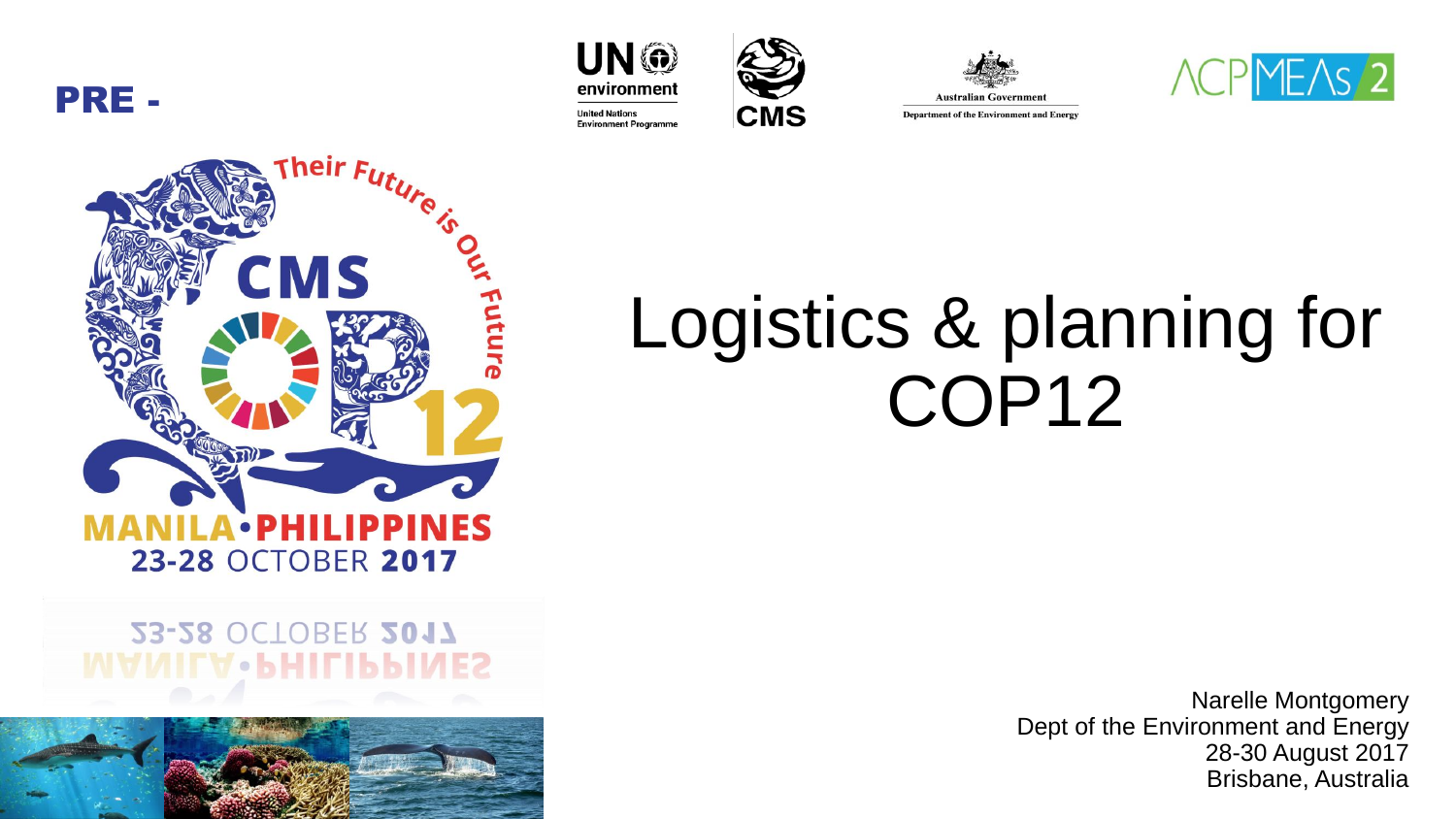

# Before the meeting

As son as you have received your invitation…

- Determine your countries priorities in terms of species, emerging conservation issues and related future policies through a revision of the national implementation plan (NIP).
- Inform yourself about the **Rules of Procedure** such as deadlines for submitting amendments to text of the instrument and its annexes or appendices and draft decisions on emerging issues.





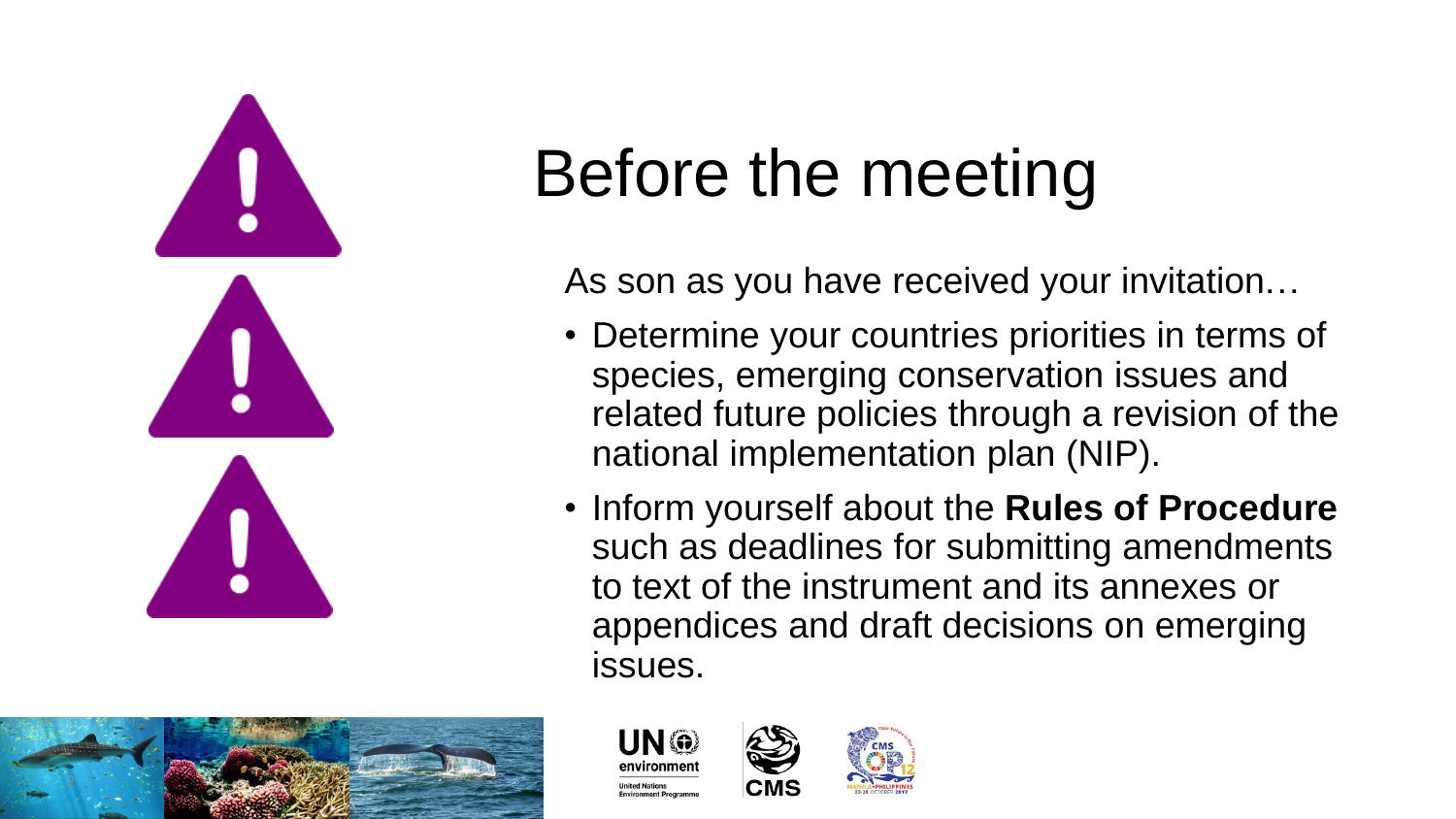

## Before the meeting

- National consultation– consult all national stakeholders, after that also include other relevant actors at the regional and international level.
- Species proposals
- Decisions familiarize yourself with all matters under negotiation
- Regional Consultation– preparation of position papers is recommended





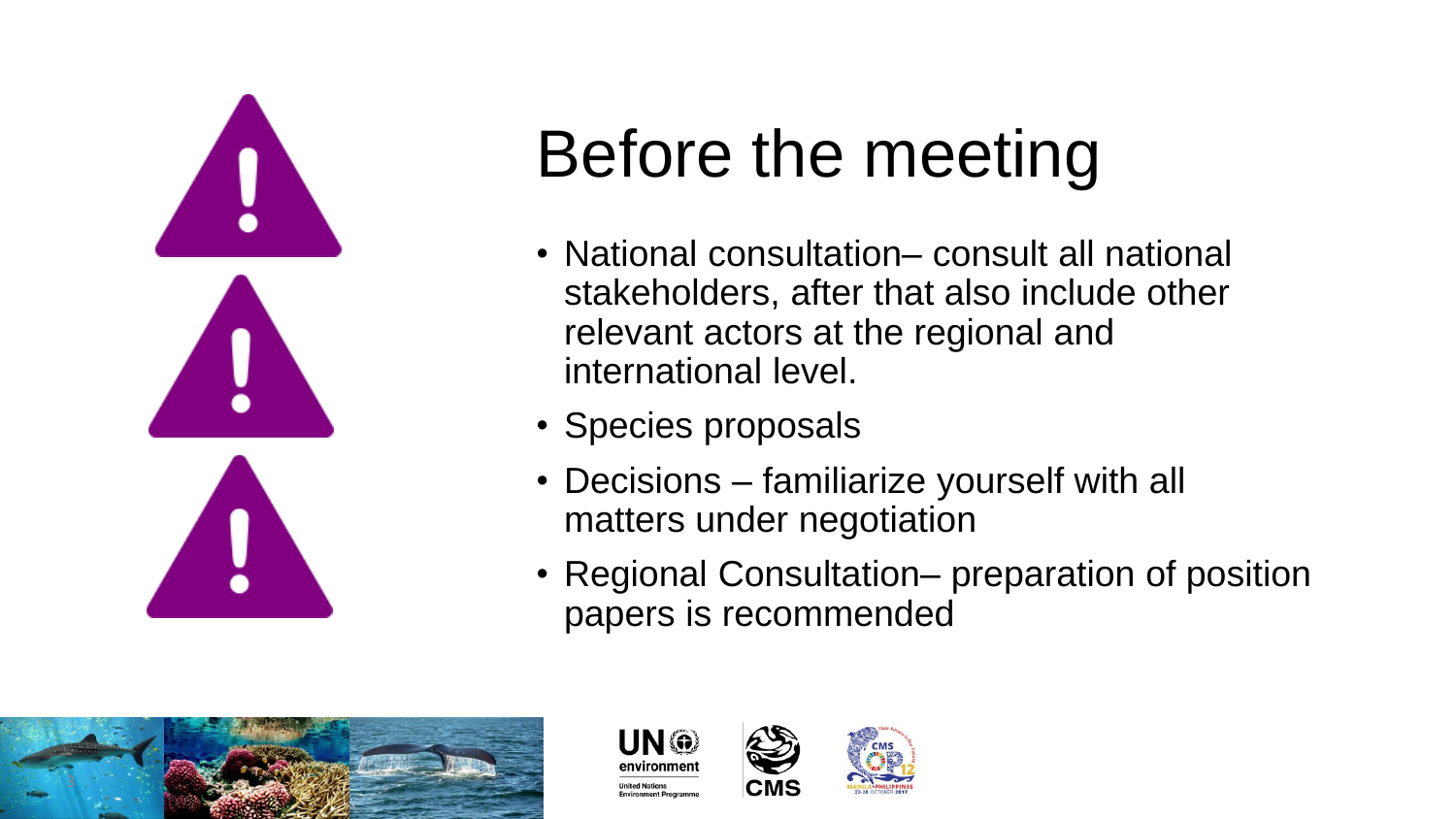

### Logistical Preparation for COP12

- The role of NFPs includes facilitating the lead -up, in terms of logistical preparation, to a meeting for the delegations attendin
- Timely preparation can ensure compliance with possible funding deadlines
- preparation of necessary documents can ensure the full participation of the delegation, including the exercise of voting rights.





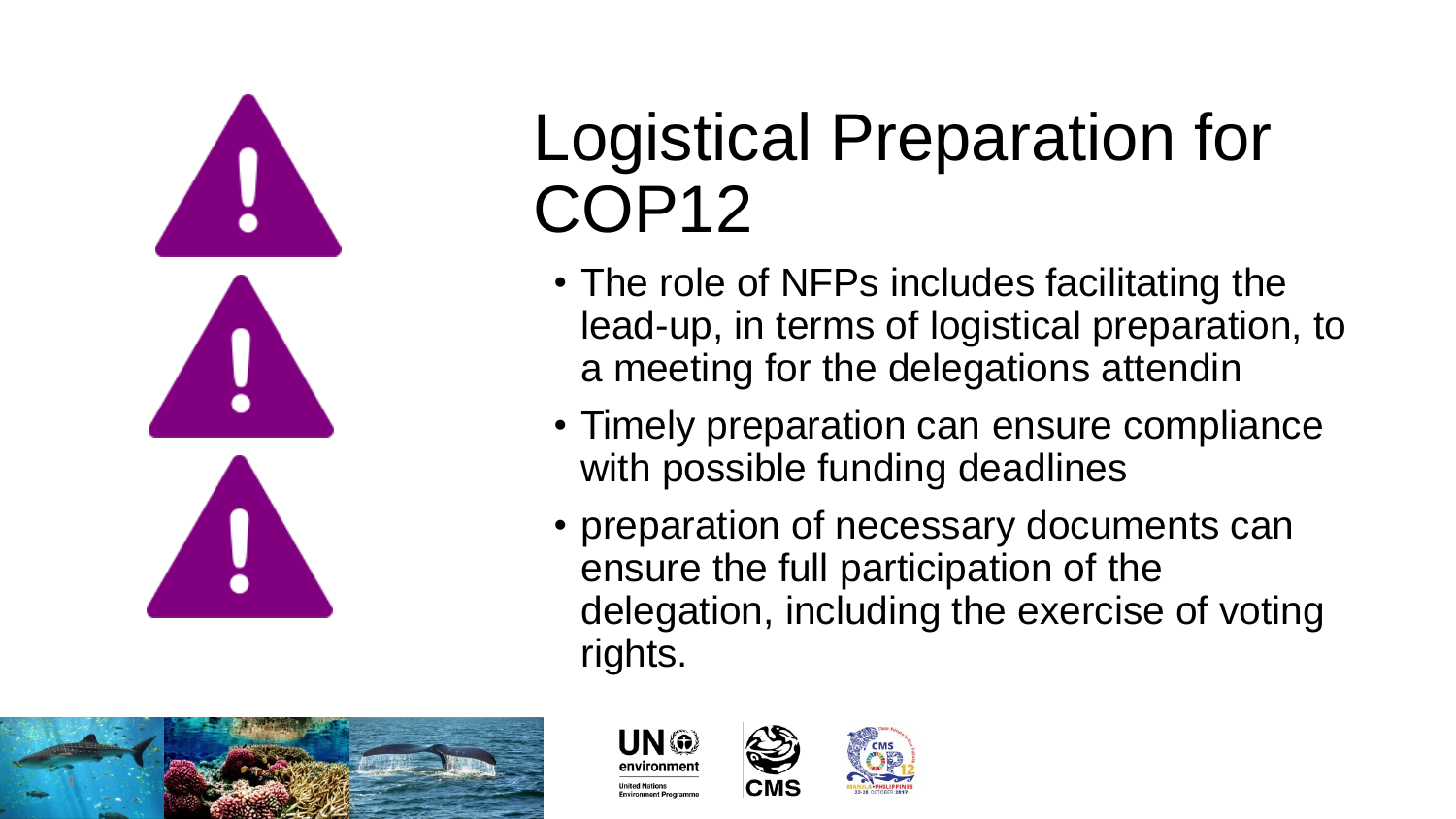### Logistical Preparation for COP12

#### **Composition of Delegations**

- Type and level of expertise required for agenda topics
- Priority for your country
- Ministries that, according to national policy, may need to be represented at the meeting











5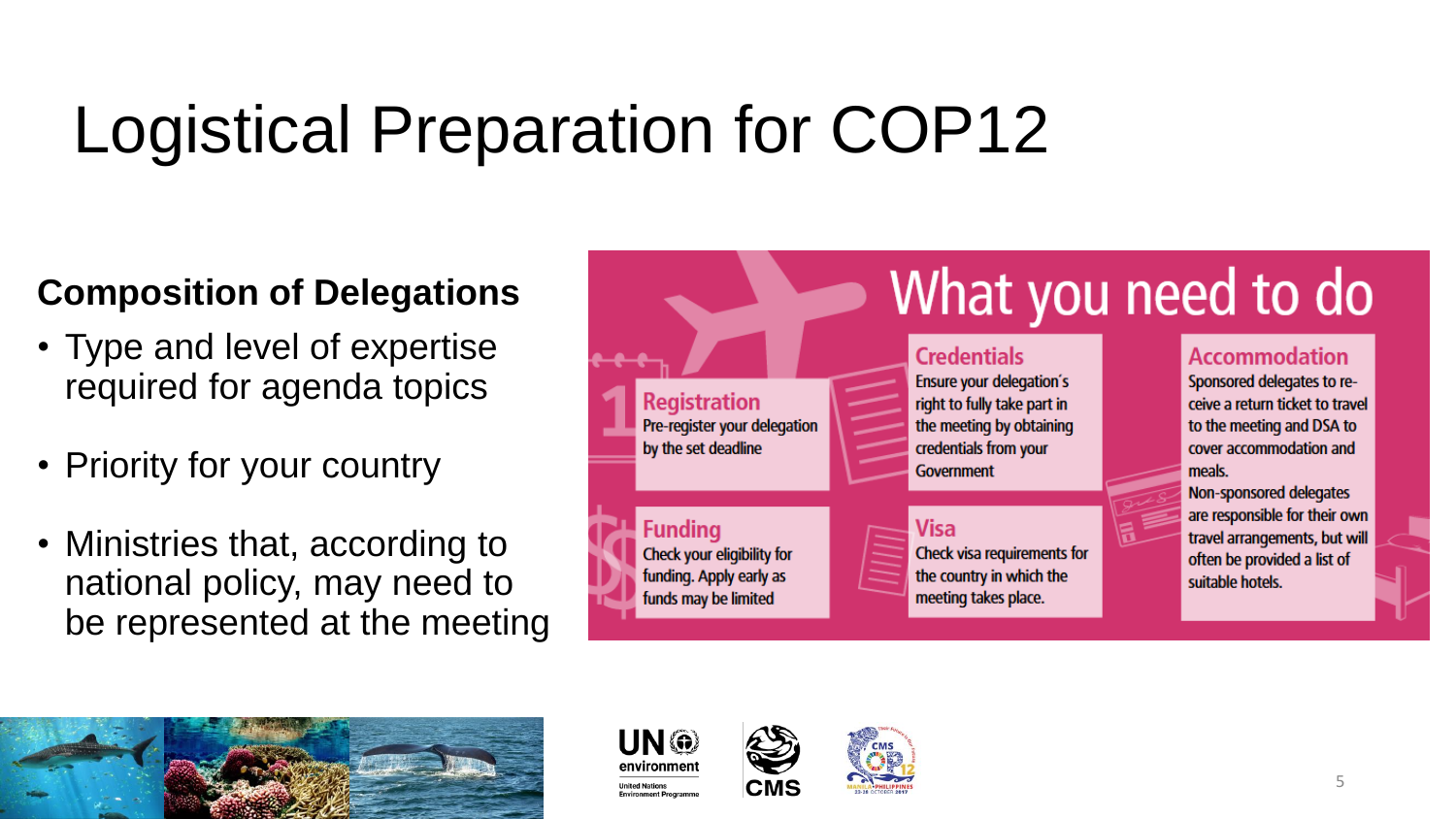### During the meeting - representatives & roles

|                      | <b>Party</b><br><b>Representatives</b>                                                         | <b>Observers</b>                                                                                                                                                            | <b>Credentials</b><br><b>Committee</b>                                         | <b>Secretariat</b>                                                                                          | <b>Chair</b>                                                                                                                                                                                                                                                              | <b>Bureau</b>                                                                                                                       |
|----------------------|------------------------------------------------------------------------------------------------|-----------------------------------------------------------------------------------------------------------------------------------------------------------------------------|--------------------------------------------------------------------------------|-------------------------------------------------------------------------------------------------------------|---------------------------------------------------------------------------------------------------------------------------------------------------------------------------------------------------------------------------------------------------------------------------|-------------------------------------------------------------------------------------------------------------------------------------|
| Repre-<br>sentatives | Delegation:<br>One Representative,<br>one Alternative<br>Representative and<br><b>Advisers</b> | Any body or<br>agency<br>technically<br>qualified in<br>protection,<br>conservation and<br>management of<br>migratory<br>species.<br>International/<br>national<br>Gov./NGO | Not more than five<br>Representatives from<br>at least three regions           | Secretariat staff                                                                                           | Chair of the Standing<br>Committee temporary until<br>meeting elects a chair.<br>Three Chairs elected:<br>(a) Chair of the Conference;<br>(b) a Chair of the<br>Committee of the Whole<br>(Vice-Chair of Conference)<br>c) a Vice-Chair of the<br>Committee of the Whole. | Chairs, Chairs of the<br><b>Scientific Council</b><br>and the Standing<br>Committee,<br>members of the<br><b>Standing Committee</b> |
| <b>Roles</b>         | participate & vote                                                                             | Participate in<br>open sessions,<br>but cannot vote                                                                                                                         | examine submitted<br>credentials and shall<br>report thereon to the<br>meeting | service and act as<br>secretariat for the<br>meeting and the Bureau<br>of the Conference of<br>the Parties. | preside over sessions of<br>the Plenary and the<br>Committee of the Whole.<br>No voting                                                                                                                                                                                   | ensure enforcement<br>of Rules of<br>Procedure,<br>forwarding business<br>of the meeting                                            |





**Environment Program** 

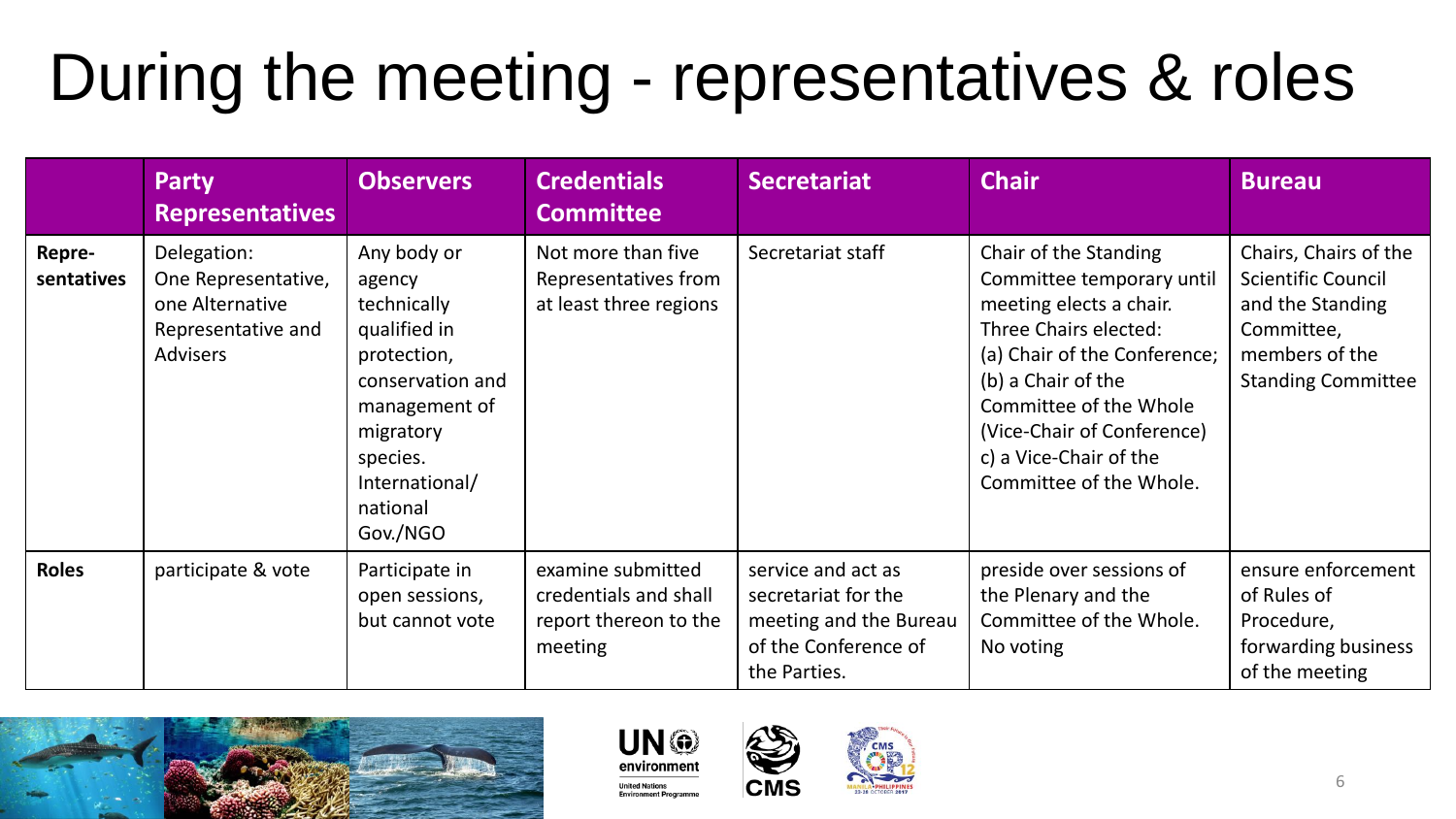# Thank you for your attention!

#### Follow us!